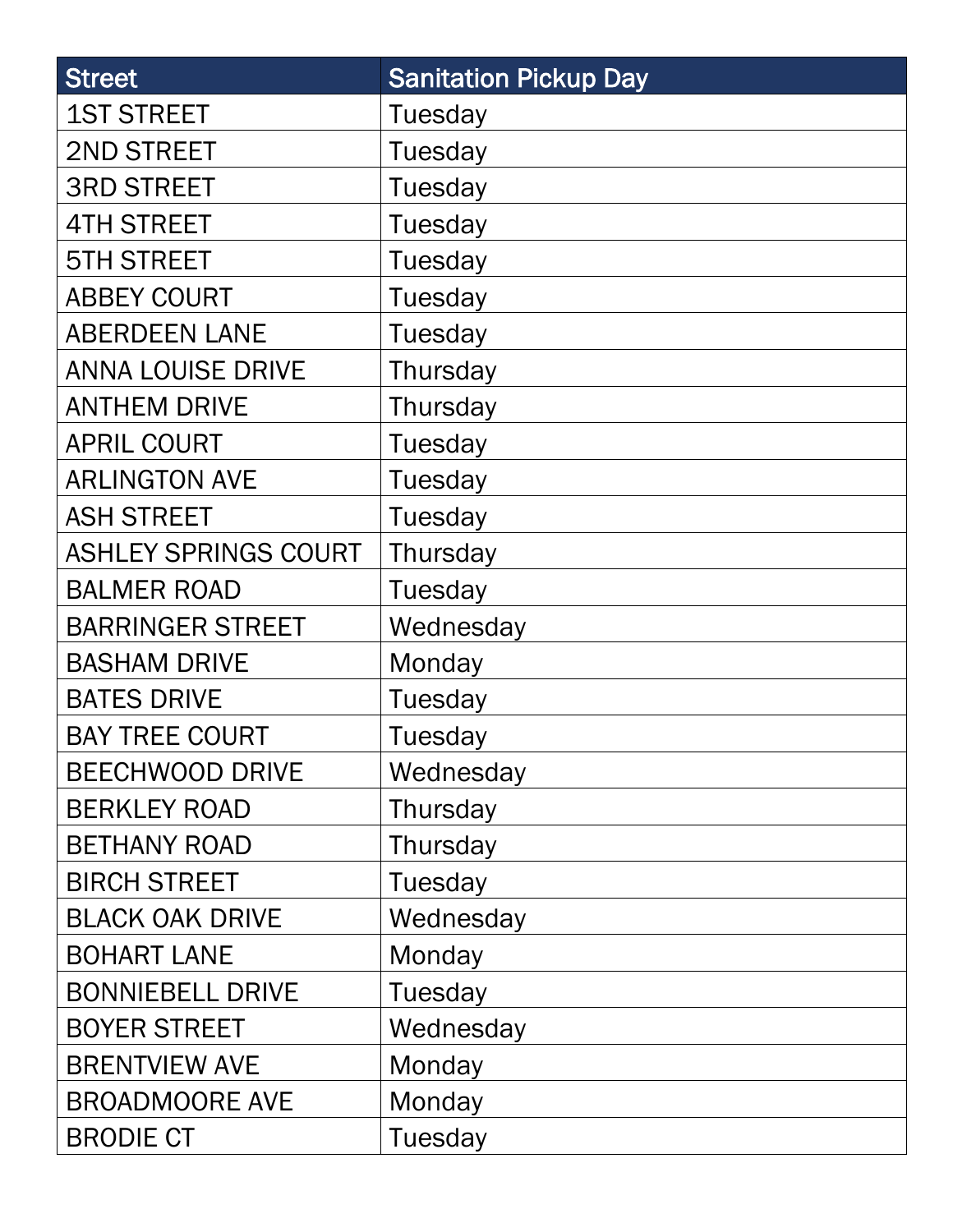| <b>BROOK ROAD</b>          | <b>Tuesday</b>                       |
|----------------------------|--------------------------------------|
| <b>BURDETTE DRIVE</b>      | Tuesday                              |
| <b>BUTLER AVE</b>          | Thursday                             |
| <b>CARDINAL DRIVE</b>      | Thursday                             |
| <b>CARRIAGE WAY</b>        | Monday                               |
| <b>CHAPEL HILL COURT</b>   | Tuesday                              |
| <b>CHARLES PLACE</b>       | Wednesday                            |
| <b>CHESTNUT HILL COURT</b> | Tuesday                              |
| <b>CHRIS COURT</b>         | Monday                               |
| <b>CHURCH STREET</b>       | Monday                               |
| <b>CLARK ROAD</b>          | Thursday                             |
| <b>COOMER WAY</b>          | NO CANS / THURSDAY                   |
| <b>COPPERFIELD COURT</b>   | Tuesday                              |
| <b>COVINGTON COURT</b>     | Tuesday                              |
| <b>CRESTVIEW COURT</b>     | Thursday                             |
| <b>CYPRESS DRIVE</b>       | Tuesday                              |
| <b>DANNY DRIVE</b>         | Monday                               |
| <b>DEAN STREET</b>         | NO CANS / WED                        |
| <b>DELTA STREET</b>        | Monday                               |
| <b>DENHAM LANE</b>         | Thursday                             |
| <b>DILLION ROAD</b>        | Tuesday                              |
| <b>DODGE BLVD</b>          | Wednesday                            |
| <b>DUNDEE COURT</b>        | Wednesday                            |
| <b>EDGEWOOD DRIVE</b>      | Tuesday                              |
| <b>EGAN STREET</b>         | Wednesday                            |
| <b>FAIRFIELD AVE</b>       | Thursday                             |
| FREEDOM WAY                | Thursday                             |
| <b>FULKERSON DRIVE</b>     | Monday                               |
| <b>FULTON STREET</b>       | <b>GRAVEL DRIVE NO CANS/ TUESDAY</b> |
| <b>GLENCOE COURT</b>       | Tuesday                              |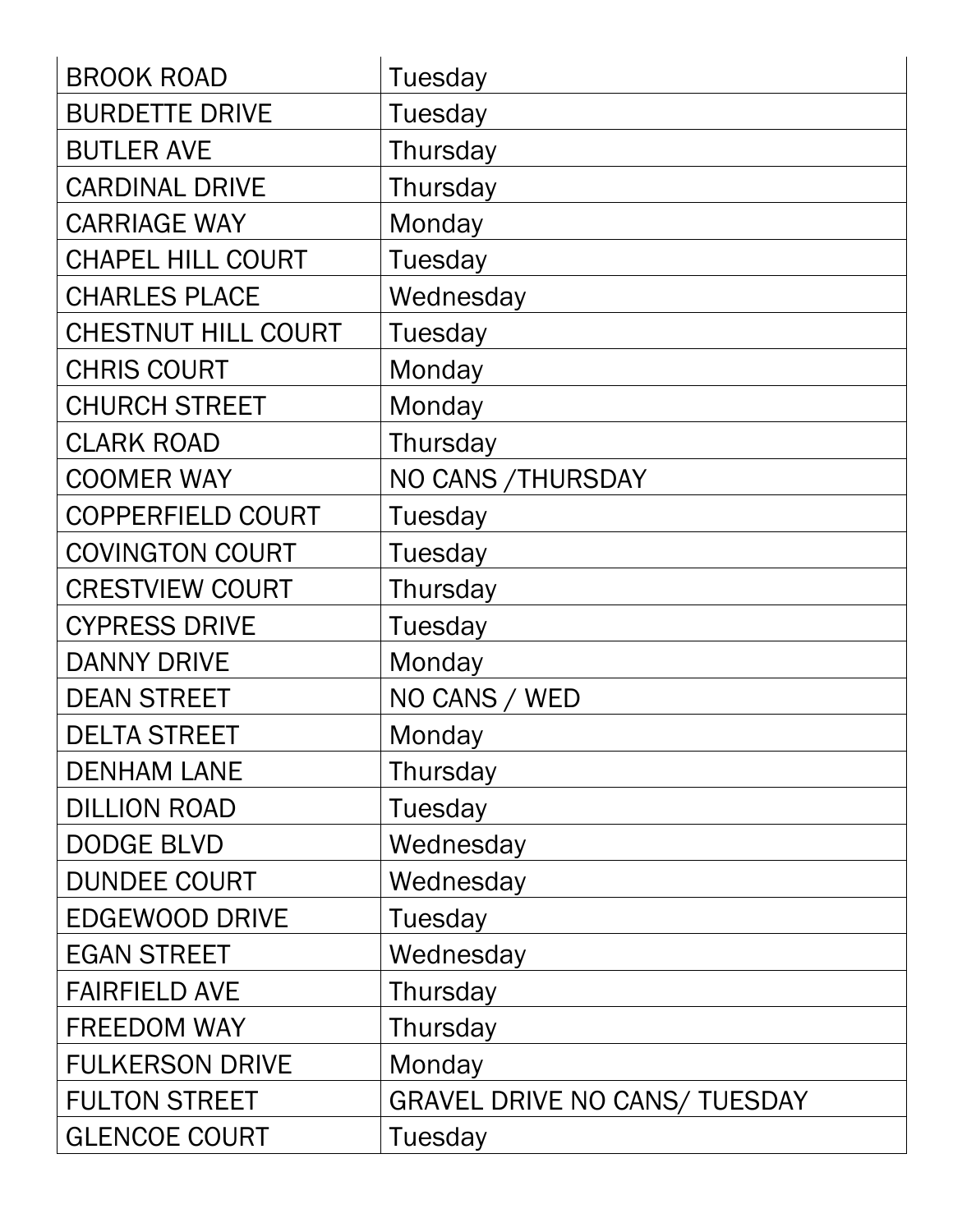| <b>GLENDALE DRIVE</b>     | Monday          |
|---------------------------|-----------------|
| <b>GLENEAGLE COURT</b>    | <b>Tuesday</b>  |
| <b>GLENMORE COURT</b>     | <b>Tuesday</b>  |
| <b>GOLDRUSH BLVD</b>      | <b>Tuesday</b>  |
| <b>GOSPEL ROAD</b>        | Thursday        |
| <b>GRACE STREET</b>       | Thursday        |
| <b>GREEN ALLEY</b>        | Wednesday       |
| <b>GREEN VALLEY DRIVE</b> | Monday          |
| <b>GREENBRIER COURT</b>   | Tuesday         |
| <b>GUILFORD AVE</b>       | Thursday        |
| <b>HALCYON ROAD</b>       | Thursday        |
| <b>HAMPTON COURT</b>      | Thursday        |
| <b>HARMONY LANE</b>       | Thursday        |
| <b>HARRISON STREET</b>    | Wednesday       |
| <b>HARVEST COURT</b>      | <b>Tuesday</b>  |
| <b>HEATHER COURT</b>      | <b>Tuesday</b>  |
| <b>HENSON COURT</b>       | Thursday        |
| <b>HERBERT DRIVE</b>      | Monday          |
| <b>HERITAGE COURT</b>     | Thursday        |
| <b>HERITAGE LANE</b>      | Thursday        |
| <b>HICKORY ROAD</b>       | Tuesday         |
| <b>HIDDEN RIVER TRACE</b> | Thursday        |
| <b>HIGH JACKSON ROAD</b>  | <b>THursday</b> |
| <b>HIGH STREET</b>        | Wednesday       |
| <b>HIGHLAND DRIVE</b>     | Thursday        |
| <b>HILLCREST ROAD</b>     | Wednesday       |
| <b>HILLSIDE CIRCLE</b>    | Wednesday       |
| <b>HILLSIDE CROSSING</b>  | Wednesday       |
| <b>HODGE STREET</b>       | Monday          |
| <b>HORIZON VIEW</b>       | Tuesday         |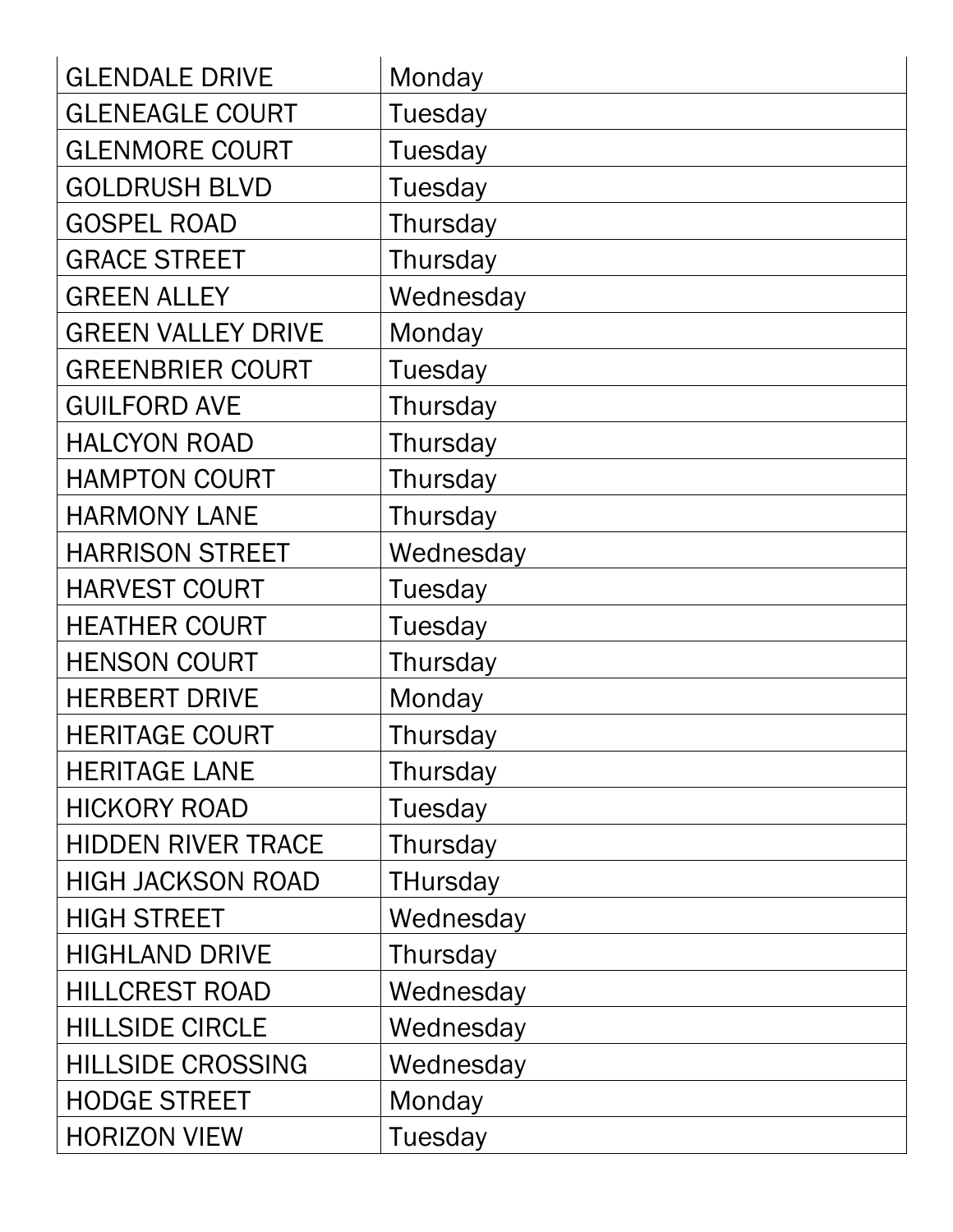| <b>HORTON DRIVE</b>       | Wednesday        |
|---------------------------|------------------|
| <b>INDEPENDENCE WAY</b>   | Thursday         |
| <b>INDIAN CAVES COURT</b> | Thursday         |
| <b>INDUSTRIAL WAY</b>     | Thursday         |
| <b>JACKSON WAY</b>        | Monday           |
| <b>JEFFERSON STREET</b>   | Wednesday        |
| <b>JENNINGS COURT</b>     | Wednesday        |
| <b>JORDAN DRIVE</b>       | Thursday         |
| <b>KENWOOD AVE</b>        | Thursday         |
| <b>LAFAWN DRIVE</b>       | Monday           |
| <b>LAKEWOOD DRIVE</b>     | Tuesday          |
| <b>LEVEL STREET</b>       | Wednesday        |
| <b>LIBERTY DRIVE</b>      | Thursday         |
| <b>LINDSEY STREET</b>     | Wednesday        |
| <b>LISA LANE</b>          | Monday           |
| <b>LOCUST DRIVE</b>       | Tuesday          |
| <b>LOCUST STREET</b>      | Monday           |
| <b>LOST CREEK TRACE</b>   | Thursday         |
| <b>LOWELL AVE</b>         | Thursday         |
| <b>LYNN DRIVE</b>         | Monday           |
| <b>MADISON STREET</b>     | Wednesday        |
| <b>MAIN CROSS STREET</b>  | Wednesday        |
| <b>MAIN STREET</b>        | Wednesday        |
| <b>MAPLE STREET</b>       | Tuesday          |
| <b>MARCY STREET</b>       | Thursday         |
| <b>MARSHALL DRIVE</b>     | Thursday         |
| <b>MCCAMPBELL STREET</b>  | Thursday         |
| <b>MELANIE LANE</b>       | Monday           |
| <b>MINERS POINT</b>       | Thursday         |
| <b>MIRANDA ALLEY</b>      | NON CANS/ MONDAY |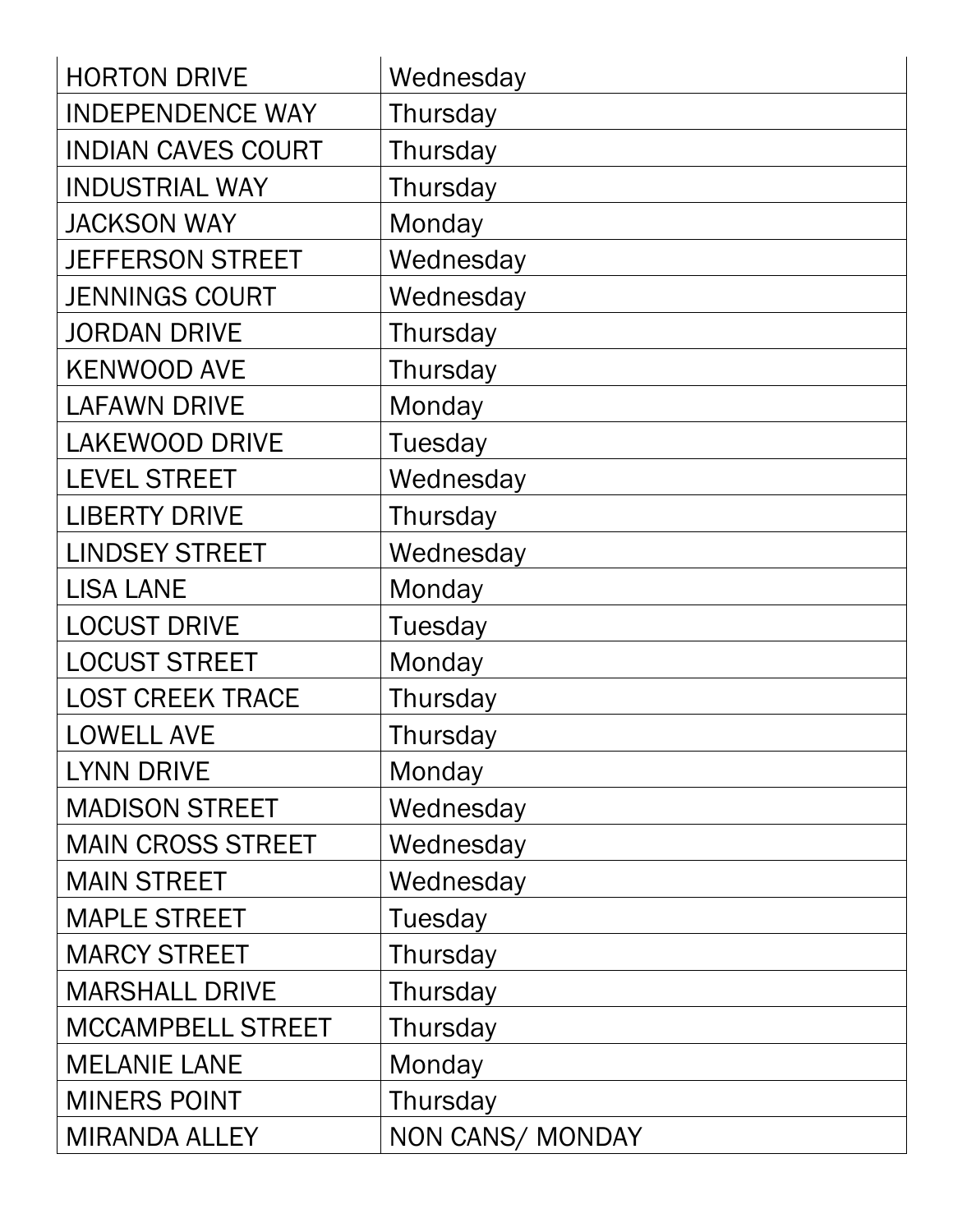| <b>MONROE STREET</b>       | Wednesday         |
|----------------------------|-------------------|
| <b>MORNINGSIDE DRIVE</b>   | Monday            |
| <b>MORROW STREET</b>       | Wednesday         |
| <b>MOUNTAIN RIDGE WAY</b>  | Thursday          |
| <b>NORTH DOGWOOD DRIVE</b> | Tuesday           |
| <b>NEW STREET</b>          | Wednesday         |
| <b>OAK STREET</b>          | Wednesday         |
| <b>OAK VALLEY DRIVE</b>    | Wednesday         |
| <b>OLIVE DRIVE</b>         | Monday            |
| <b>OMEGA BLVD</b>          | Monday            |
| <b>OMEGA STREET</b>        | Monday            |
| <b>ORIOLE DRIVE</b>        | Wednesday         |
| <b>PARK STREET</b>         | Monday            |
| <b>PARKLAND COURT</b>      | Monday            |
| <b>PATRIOT COURT</b>       | <b>THursday</b>   |
| <b>PIKE STREET</b>         | Wednesday         |
| <b>PINE DRIVE</b>          | Tuesday           |
| <b>PLEASANT STREET</b>     | Wednesday         |
| <b>POPLAR DRIVE</b>        | Tuesday           |
| <b>PRINCIPLE LANE</b>      | Thursday          |
| <b>QUALITY COURT</b>       | NO CANS/ THURSDAY |
| <b>RANDOLPH STREET</b>     | Thursday          |
| <b>RAYLEE DRIVE</b>        | Wednesday         |
| <b>RED CLOVER</b>          | Wednesday         |
| <b>RESERVE DRIVE</b>       | NO CANS/ WED      |
| <b>REYNOLDS STREET</b>     | Thursday          |
| <b>RIDGE ROAD</b>          | Thursday          |
| <b>RILEY AVE</b>           | Thursday          |
| <b>ROSEWOOD DRIVE</b>      | Monday            |
| SOUTH DOGWOOD DRIVE        | Tuesday           |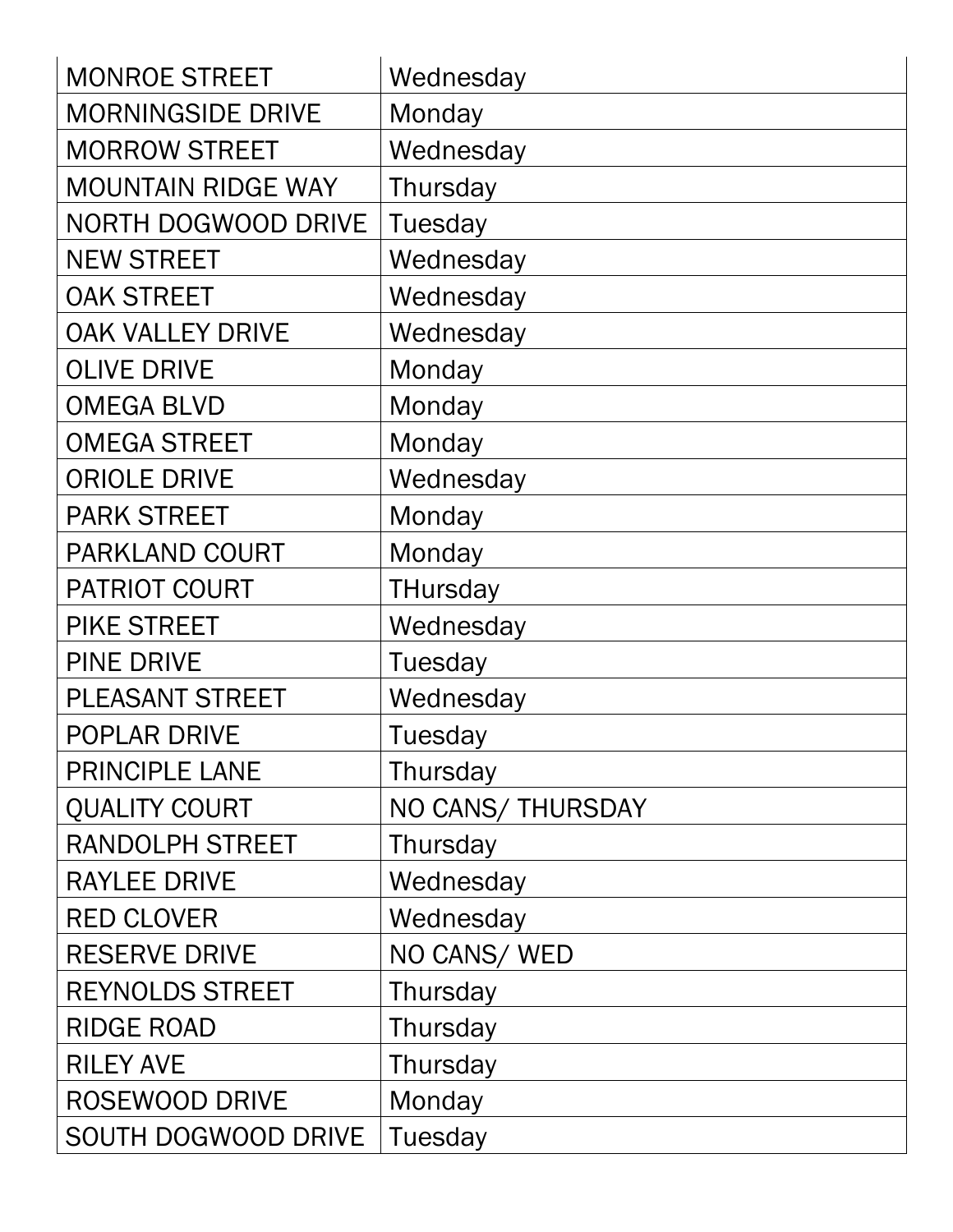| <b>SADDLE DRIVE</b>         | <b>Tuesday</b>     |
|-----------------------------|--------------------|
| <b>SADDLE RIDGE TRAIL</b>   | Wednesday          |
| <b>SCHINDLER DRIVE</b>      | Monday             |
| <b>SHADY VIEW DRIVE</b>     | <b>THursday</b>    |
| <b>SHELBY COURT</b>         | Thursday           |
| <b>SHORT STREET</b>         | Wednesday          |
| <b>SILVERGLADE COURT</b>    | <b>THursday</b>    |
| <b>SKYLINE DRIVE</b>        | Wednesday          |
| <b>SPRING STREET</b>        | Wednesday/Thursday |
| <b>ST MICHAELS DRIVE</b>    | Monday             |
| <b>STACY ROAD</b>           | <b>THursday</b>    |
| <b>STEVE HAMILTON DRIVE</b> | Wednesday          |
| <b>SUNNY SIDE DRIVE</b>     | Monday             |
| <b>SUNNYBROOK COURT</b>     | Thursday           |
| <b>SUNSET LOOP</b>          | Thursday           |
| <b>SYCAMORE DRIVE</b>       | Tuesday            |
| <b>TAFF STREET</b>          | Wednesday          |
| <b>TALINA DRIVE</b>         | Monday             |
| <b>THOMPSON STREET</b>      | Wednesday          |
| <b>TOWER STREET</b>         | Wednesday          |
| <b>TUNNEL MILL ROAD</b>     | Wednesday          |
| <b>VALLEY DRIVE</b>         | Wednesday          |
| <b>VIENNA ROAD</b>          | Tuesday            |
| <b>VILLA COURT</b>          | Wednesday          |
| <b>WEST DOGWOOD DRIVE</b>   | <b>Tuesday</b>     |
| <b>WALNUT STRET</b>         | Wednesday          |
| <b>WATER STREET</b>         | Wednesday          |
| <b>WEST DRIVE</b>           | Monday             |
| <b>WHISETT WAY</b>          | Monday             |
| <b>WILLIAMS LANE</b>        | Tuesday            |